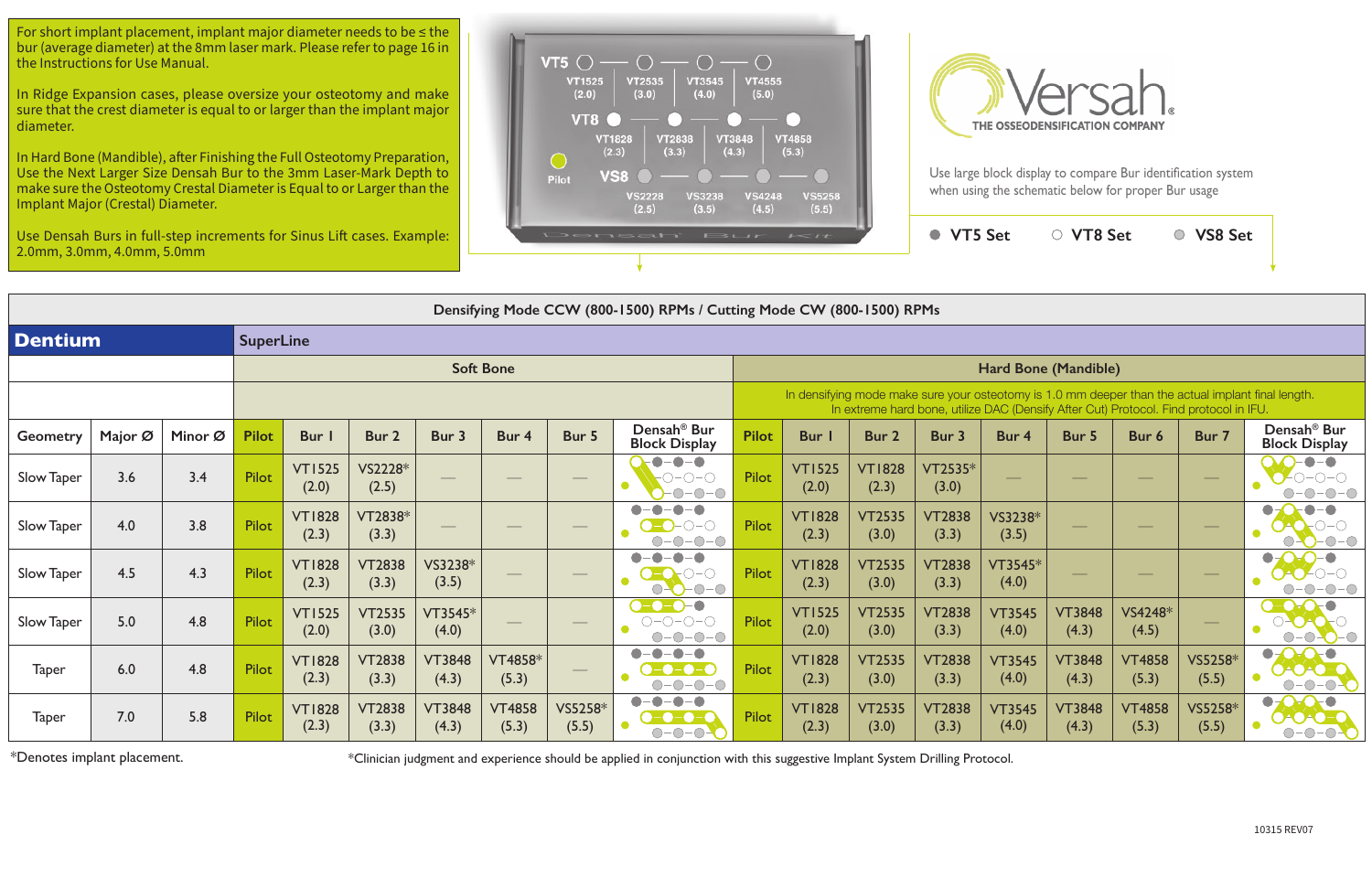In Hard Bone (Mandible), after Finishing the Full Osteotomy Preparation, Use the Next Larger Size Densah Bur to the 3mm Laser-Mark Depth to make sure the Osteotomy Crestal Diameter is Equal to or Larger than the Implant Major





Use large block display to compare Bur identification system when using the schematic below for proper Bur usage

|                | (Crestal) Diameter.<br>Use Densah Burs in full-step increments for Sinus Lift cases.<br>Example: 2.0mm, 3.0mm, 4.0mm, 5.0mm |         |              |                        |                        |                        | Now was the same book of the first contract of the same of the same of the same of the same of the same of the |              |                        |                        |                        | $\bullet$              | <b>VT5 Set</b>         |                                                                                       | ○ VT8 Set | ○ VS8 Set                                                                                          |
|----------------|-----------------------------------------------------------------------------------------------------------------------------|---------|--------------|------------------------|------------------------|------------------------|----------------------------------------------------------------------------------------------------------------|--------------|------------------------|------------------------|------------------------|------------------------|------------------------|---------------------------------------------------------------------------------------|-----------|----------------------------------------------------------------------------------------------------|
|                |                                                                                                                             |         |              |                        |                        |                        | Densifying Mode CCW (800-1500) RPMs / Cutting Mode CW (800-1500) RPMs                                          |              |                        |                        |                        |                        |                        |                                                                                       |           |                                                                                                    |
| <b>Dentium</b> |                                                                                                                             |         | Implantium   |                        |                        |                        |                                                                                                                |              |                        |                        |                        |                        |                        |                                                                                       |           |                                                                                                    |
|                |                                                                                                                             |         |              |                        |                        | <b>Soft Bone</b>       |                                                                                                                |              |                        |                        |                        | Hard Bone (Mandible)   |                        |                                                                                       |           |                                                                                                    |
|                |                                                                                                                             |         |              |                        |                        |                        |                                                                                                                |              |                        |                        |                        |                        |                        | In extreme hard bone, utilize DAC (Densify After Cut) Protocol. Find protocol in IFU. |           | In densifying mode make sure your osteotomy is 1.0 mm deeper than the actual implant final length. |
| Geometry       | Major Ø                                                                                                                     | Minor Ø | <b>Pilot</b> | Bur I                  | Bur 2                  | Bur 3                  | Densah <sup>®</sup> Bur<br><b>Block Display</b>                                                                | <b>Pilot</b> | <b>Bur</b> I           | Bur 2                  | Bur 3                  | Bur 4                  | Bur 5                  | Bur 6                                                                                 | Bur 7     | Densah <sup>®</sup> Bur<br><b>Block Display</b>                                                    |
| Slow Taper     | 3.6                                                                                                                         |         | Pilot        | <b>VT1525</b><br>(2.0) | VS2228*<br>(2.5)       |                        | $\bigcap -\bigcap -\bigcap$<br>$-O$ - $O$<br>$\bigcap$                                                         | Pilot        | <b>VT1525</b><br>(2.0) | <b>VT1828</b><br>(2.3) | VT2535*<br>(3.0)       |                        |                        |                                                                                       |           |                                                                                                    |
| Slow Taper     | 4.0                                                                                                                         |         | <b>Pilot</b> | <b>VT1828</b><br>(2.3) | VT2838*<br>(3.3)       |                        | $-\bigcap$<br>$-\bigcap -\bigcap$<br>$\bigcap$                                                                 | Pilot        | <b>VT1828</b><br>(2.3) | <b>VT2535</b><br>(3.0) | <b>VT2838</b><br>(3.3) | VS3238*<br>(3.5)       |                        |                                                                                       |           |                                                                                                    |
| Slow Taper     | 4.5                                                                                                                         |         | Pilot        | <b>VT1828</b><br>(2.3) | <b>VT2838</b><br>(3.3) | VS3238*<br>(3.5)       | $O-O-O-O$                                                                                                      | Pilot        | <b>VT1828</b><br>(2.3) | <b>VT2535</b><br>(3.0) | <b>VT2838</b><br>(3.3) | $VT3545*$<br>(4.0)     |                        |                                                                                       |           |                                                                                                    |
| Slow Taper     | 5.0                                                                                                                         |         | Pilot        | <b>VT1525</b><br>(2.0) | <b>VT2535</b><br>(3.0) | <b>VT3545</b><br>(4.0) | $O-O-O-O$<br>$ \bigcirc$ $ \bigcirc$                                                                           | Pilot        | <b>VT1525</b><br>(2.0) | <b>VT2535</b><br>(3.0) | <b>VT2838</b><br>(3.3) | <b>VT3545</b><br>(4.0) | <b>VT3848</b><br>(4.3) | VS4248*<br>(4.5)                                                                      |           |                                                                                                    |

\*Denotes implant placement.

\*Clinician judgment and experience should be applied in conjunction with this suggestive Implant System Drilling Protocol.

For short implant placement, implant major diameter needs to be ≤ the bur (average diameter) at the 8mm laser mark. Please refer to page 16 in the Instructions for Use Manual.

In Ridge Expansion cases, please oversize your osteotomy and make sure that the crest diameter is equal to or larger than the implant major diameter.